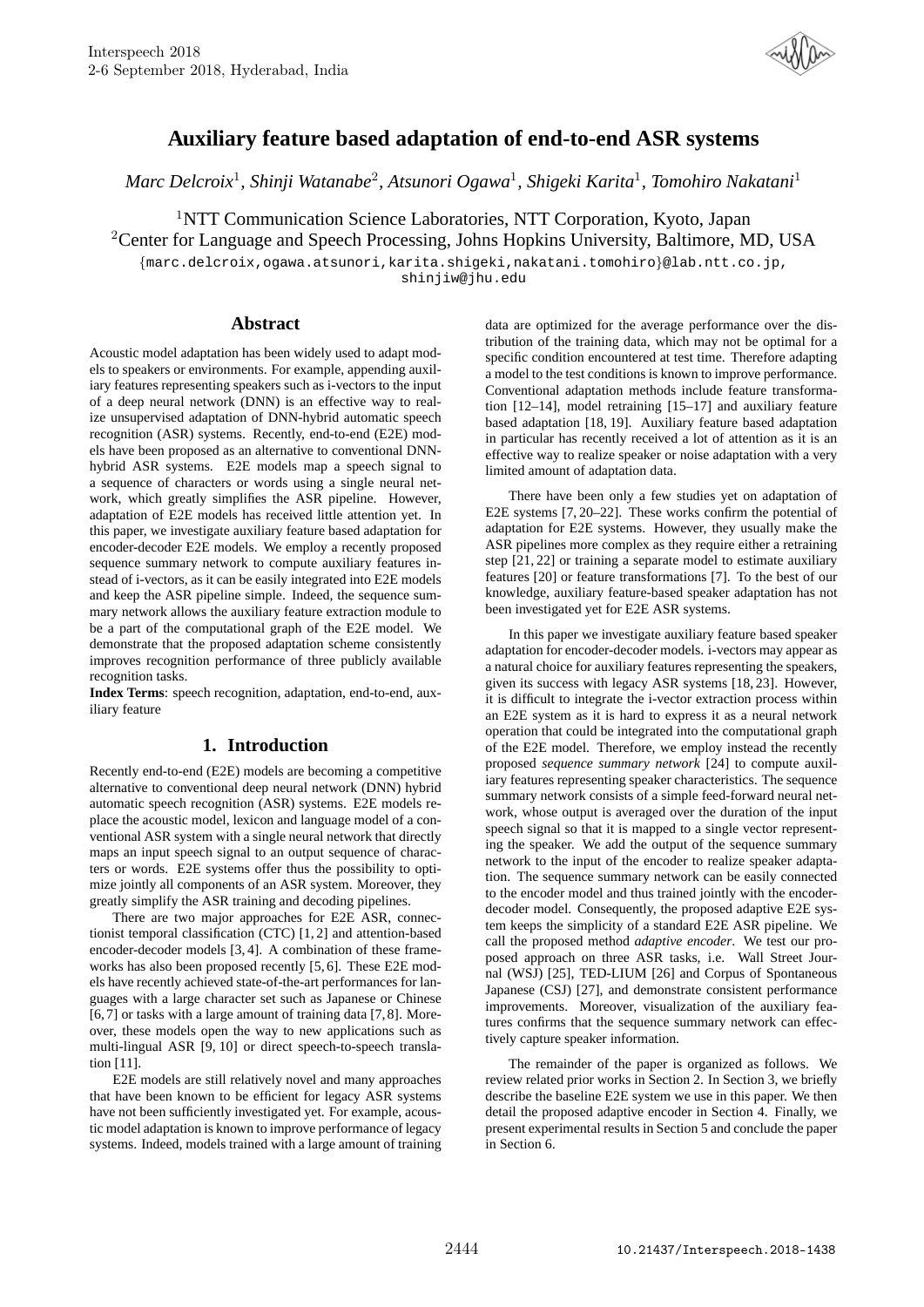### **2. Related works**

There has been much research on model adaptation of conventional DNN-hybrid acoustic models, including model retraining and its variations [15–17], feature transformation such as feature space maximum likelihood linear regression (fMLLR) or vocal tract length normalization (VTLN) [12–14], and auxiliary feature based adaptation [18, 19].

Model retraining is a very effective approach for acoustic model adaptation when there is enough adaptation data [16, 17, 28, 29]. Retraining-based adaptation has been recently investigated for CTC-based E2E systems to adapt a multilingual ASR system to a target language [21], and for speaker adaptation of multi-microphone encoder-decoder models [22]. Although these works proved that retraining was effective for E2E models as well, the additional retraining step they involve may arguably make the ASR pipeline more complex.

Feature transformations, such as fMLLR [13] or VTLN [12], are also very effective techniques for speaker adaptation when the amount of adaptation data per speaker is relatively large [14]. VTLN has also been shown to be effective for CTC-based E2E systems [7]. However, fMLLR or VTLN exploit a separately trained Gaussian mixture model (GMM) acoustic model to compute the feature transformation. This makes the training and decoding pipelines complex. Moreover, the fMLLR/VTLN computations cannot be easily expressed with neural network components, and therefore their model parameters cannot be learned with error backpropagation, making them difficult to optimize within an E2E framework.

Much research has been performed on auxiliary feature based adaptation, proposing different auxiliary features [18, 19, 30] and model architectures [18, 31, 32]. Auxiliary featurebased adaptation has also been proposed recently for CTCbased multilingual E2E ASR system using an auxiliary feature representing a target language [20]. However, auxiliary featurebased speaker adaptation has not been investigated yet for E2E models. The most widely used approach for speaker adaptation consists of adding i-vectors, which represent the speaker characteristics, to the input of an acoustic model [18]. Such an approach can realize rapid unsupervised adaptation. However, the computation of the i-vector requires a separate GMM model. Therefore, as for fMLLR/VTLN the i-vector extraction process is hard to integrate within an E2E framework. In contrast, sequence summary network has been proposed as an alternative to i-vectors that can be jointly trained with an acoustic model DNN [24]. For hybrid systems, sequence summary network approach achieved comparable performance to i-vectors for speaker adaptation. In addition, the sequence summary network has the advantage that it can be easily integrated into an E2E model, keeping the ASR pipeline simple and allowing the E2E training of the auxiliary feature extraction module. This work is the first study on sequence summary network based adaptation for E2E systems.

### **3. Attention-based Encoder-decoder ASR**

Our baseline E2E model consists of an hybrid CTC/Attention E2E model described in [6] and shown in Fig. 1. In particular, we use the implementation provided in [33]. To simplify the description, we limit the discussion to the encoder-decoder part of the model since it is the only component that we modified. However, note that all experiments were performed using the CTC/Attention hybrid training and decoding scheme.

An attention-based encoder-decoder recognition system re-



Figure 1: *Schematic diagram of a baseline encoder-decoder model with attention. Refer to [6] for details about the model and the CTC decoding block.*

ceives a T-length input sequence of speech features  $X = \{x_t \in$  $\mathbb{R}^D, t = 1, \ldots, T$ , and outputs a L-length sequence of characters  $W = \{w_l \in \mathbb{U}, l = 1, \ldots, L\}$ , where U is the set of distinct characters. The posterior probability of the output sequence given the observed speech sequence,  $p(W|X)$  is obtained as,

$$
p(W|X) = \prod_{l=1}^{L} p(w_l|w_1,\ldots,w_{l-1},X),
$$
 (1)

where  $p(w_l|w_1, \ldots, w_{l-1}, X)$  is obtained from an encoderdecoder model with attention as described below.

#### **3.1. Encoder**

The encoder consists of a neural network that processes all frames of the input sequence and outputs an intermediate representation of the sequence  $H = \{\mathbf{h}_t, t = 1, \dots, T\},\$ 

$$
\mathbf{h}_t = \text{encoder}(\mathbf{x}_t), \tag{2}
$$

where here  $encoder(\cdot)$  consists of a VGG (very deep convolutional neural network (CNN)) followed by several bidirectional long short-term memory (BLSTM) layers. Note that in practice, the output of the encoder is usually subsampled to reduce the computational complexity [34].

#### **3.2. Attention mechanism**

The attention mechanism computes a context vector  $c_l$  to predict the character  $w_l$  of the output sequence as,

$$
\mathbf{c}_l = \sum_{t=1}^T a_{l,t} \mathbf{h}_t \tag{3}
$$

$$
a_{l,t} = \text{attention}(\mathbf{h}_t, \mathbf{q}_l, \{a_{l-1,t}\}_{t=1}^T), \quad (4)
$$

where  $\{a_{l,t}\}_{t=1}^{T}$  are the attention weights associated with the  $l<sup>th</sup>$  output, and  $q_l$  is an internal state of the decoder recurrent neural network (RNN). We use the location attention mechanism described [34].

#### **3.3. Decoder**

Finally, the decoder computes the posterior probability  $p(w_l|w_1, \ldots, w_{l-1}, X)$  as,

$$
p(w_l|w_1,\ldots,w_{l-1},X)=\text{decoder}(\mathbf{c}_l,\mathbf{q}_l,w_{l-1}),\quad (5)
$$

where  $decoder(\cdot)$  consists of an LSTM layer followed by a fully connected layer and a softmax function. The encoder-decoder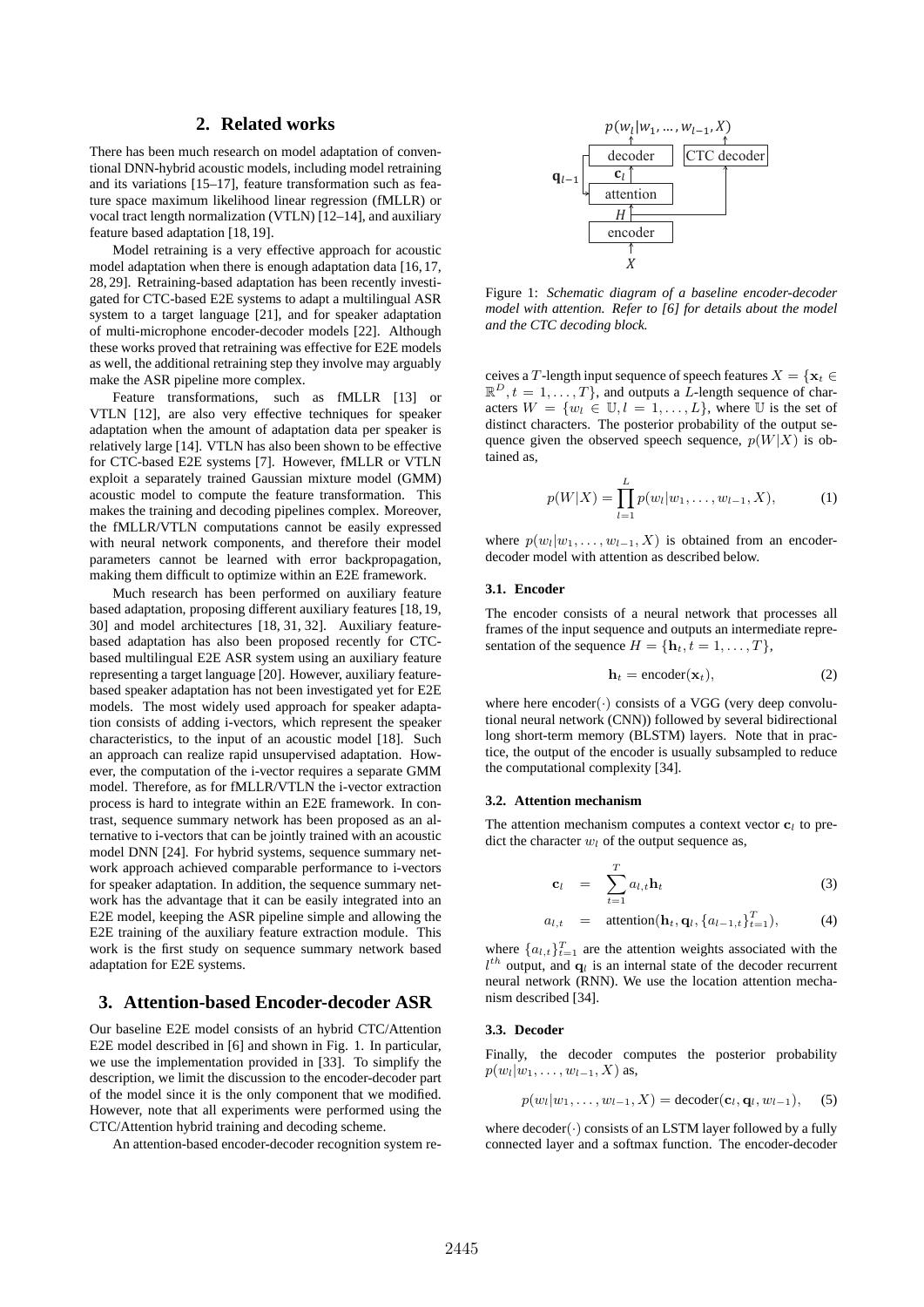

Figure 2: *Schematic diagram of the proposed adaptive encoder with the sequence summary network for the auxiliary feature computation. FC stands for fully connected layer.*

model can model the conditional relation over all input features and past predictions through the state of the decoder RNN  $q_l$ . Moreover, all operations can be expressed in as a single neural network, which enables E2E training of all components. However, the current encoder-decoder scheme does not perform speaker adaptation.

### **4. Proposed adaptive encoder**

### **4.1. Auxiliary input feature based adaptation**

Figure 2 is a schematic diagram of the proposed adaptive encoder. Adaptation is realized by adding to the input of the encoder a context dependent bias term derived from the auxiliary feature,  $\mathbf{s} \in \mathbb{R}^V$  as,

$$
\hat{\mathbf{x}}_t = \mathbf{x}_t + \mathbf{P}\mathbf{s},\tag{6}
$$

where  $\hat{\mathbf{x}}_t \in \mathbb{R}^D$  is an adapted input feature and  $\mathbf{P} \in \mathbb{R}^{D \times V}$  is a projection matrix used to map the auxiliary feature s of size V to the dimension,  $D$ , of the input feature  $x_t$ . Note that adding such a bias is essentially equivalent to concatenating the auxiliary feature to the input of the encoder. Indeed, assuming a fully connected input layer with  $M$  hidden units and a transformation matrix,  $\mathbf{W} \in \mathbb{R}^{M \times (D+V)}$ , we have,

$$
\mathbf{W}\begin{bmatrix} \mathbf{x}_t \\ \mathbf{s} \end{bmatrix} = \begin{bmatrix} \mathbf{W}_x & \mathbf{W}_s \end{bmatrix} \begin{bmatrix} \mathbf{x}_t \\ \mathbf{s} \end{bmatrix} = \mathbf{W}_x (\mathbf{x} + \underbrace{\mathbf{W}_x^{-1} \mathbf{W}_s}_{\triangleq \mathbf{P}} \mathbf{s}). (7)
$$

Therefore, instead of learning the transformation matrix associated with the auxiliary features  $\mathbf{W}_s \in \mathbb{R}^{M \times V}$ , we learn  $\mathbf{P} \triangleq \mathbf{W}_x^{-1} \mathbf{W}_s \in \mathbb{R}^{D \times V}$  directly. This implementation has the advantage of keeping the configuration of the encoder unchanged, and the implementation for CNN input layers simple.

#### **4.2. Sequence summary network**

It is possible to use various types of auxiliary features to represent the context. For example, i-vectors, speaker bottleneck features or noise estimates have been used. Here, to keep the possibility of achieving E2E training, we employ the recently

Table 1: *Details of the corpora used for the experiments.*

| WSJ              |                                                |
|------------------|------------------------------------------------|
| Training set     | 81 h (283 speakers)                            |
| Dev set          | $1.1 h$ (5 females, 5 males)                   |
| Eval set         | $0.7 h$ (3 females, 5 males)                   |
| Nh of characters | 50                                             |
| <b>TED-LIUM</b>  |                                                |
| Training set     | 210 h (5079 talks)                             |
| Dev set          | $1.6 h$ (1 female, 7 males)                    |
| Eval set         | 2.6 h (2 females, 8 males)                     |
| Nh of characters | 32                                             |
| CSJ              |                                                |
| Training set     | 513 h (3176 lectures)                          |
| Test set 1       | 1.8 h (10 males)                               |
| Test set 2       | 1.9 h (5 females, 5 males)                     |
| Test set 3       | $1.3$ h $(5 \text{ females}, 5 \text{ males})$ |
| Nh of characters | 3260                                           |

proposed sequence summary network to compute the auxiliary features s.

With the sequence summary network framework, an auxiliary feature s representing the context of the utterance is computed as,

$$
\mathbf{s} = \frac{1}{T} \sum_{t=1}^{T} g(\mathbf{x}_t), \tag{8}
$$

where  $q(\cdot)$  is a neural network that consists of several fully connected (FC) layers. The time averaging operation reduces the input sequence to a single vector representing its context. In the following experiments, we expect that the context information captured by the auxiliary feature represents speaker information, since we focus on clean speech ASR where the main factor of context variability comes from the speaker characteristics.

#### **5. Experiments**

We performed experiments to confirm the effectiveness of the proposed adaptive encoder on three publicly available corpora, two English language speech corpora WSJ, TED-LIUM and a Japanese corpora, CSJ. The characteristics of the corpora are summarized in Table 1.

#### **5.1. Experimental settings**

We used the same model configuration in all three experiments. All parameters were chosen according to the ESPnet recipes, and interested readers should refer to [33, 35] for more details. The baseline E2E system consists of an hybrid CTC/attention system [6]. The input features consists of 80 log mel filterbank coefficients with pitch on each frame. The encoder consists of the two initial blocks of a VGG network followed by six BLSTM layers with 320 units. Down-sampling was performed to reduce the length of the encoded sequence by a factor of 4. We used location based attention mechanism [34]. The decoder consists of a single LSTM layer with 300 units followed by a linear layer with a number of output units corresponding to the number of distinct characters of each task (see Table 1).

The configuration of the sequence summary network is similar to that proposed in [24], i.e. we used three fully connected layers of 512 units with hyperbolic tangent activation functions,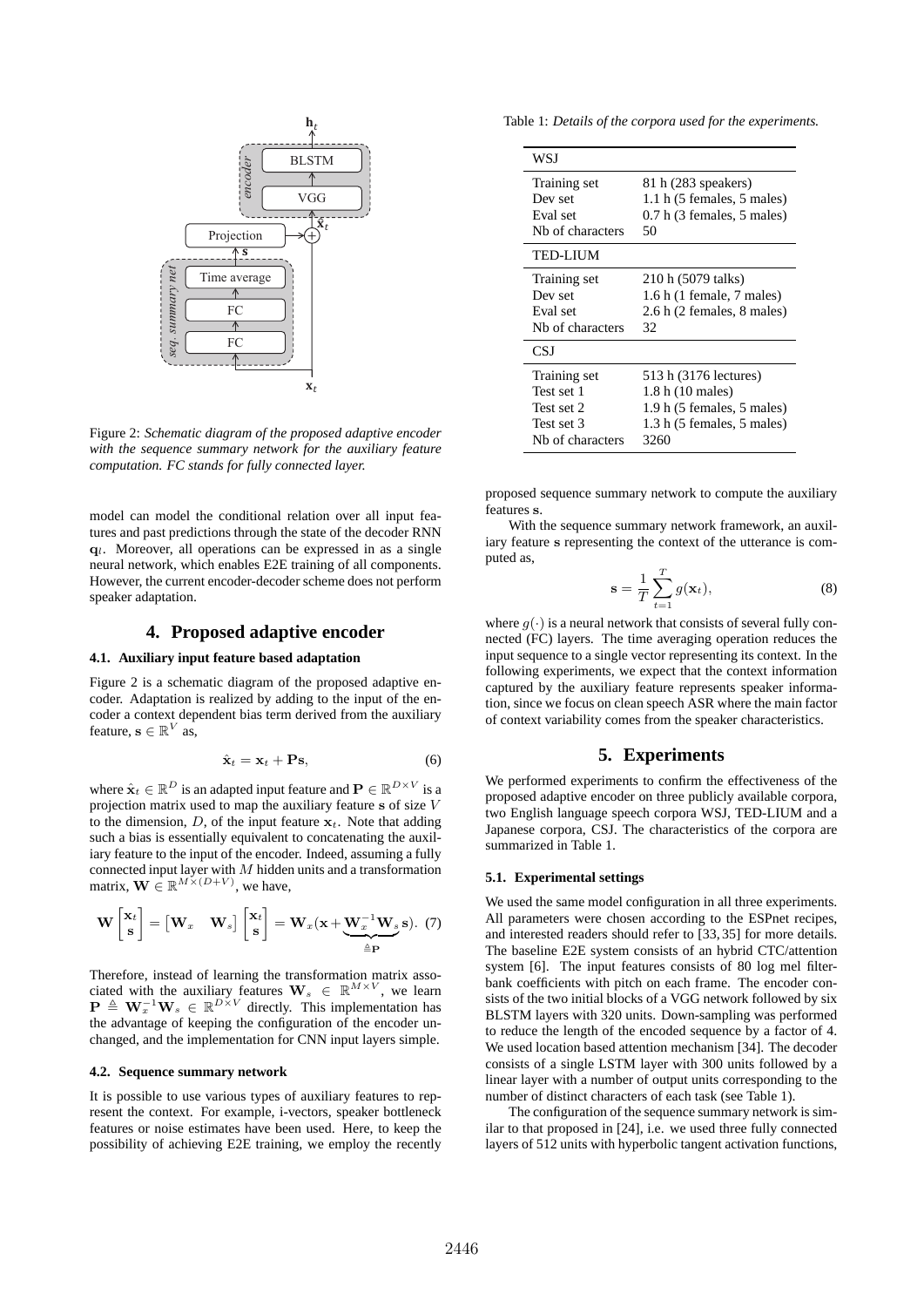Table 2: *CER [%] for the baseline and proposed adaptive encoder (adapt. enc.), for WSJ, TED-LIUM and CSJ tasks.*

|                                                                                  |  |  |  |  | WSJ TED-LIUM CSJ<br>dev eval dev eval test1 test2 test3 |  |  |
|----------------------------------------------------------------------------------|--|--|--|--|---------------------------------------------------------|--|--|
|                                                                                  |  |  |  |  |                                                         |  |  |
|                                                                                  |  |  |  |  |                                                         |  |  |
| Baseline 7.4 5.5 9.9 10.0 9.8 7.1 7.9<br>Adapt. enc. 7.1 5.1 9.7 9.7 9.4 6.5 7.2 |  |  |  |  |                                                         |  |  |

Table 3: *WER [%] for the baseline and proposed adaptive encoder (adapt. enc.), for WSJ and TED-LIUM tasks with and without RNNLM score combination during decoding.*

|                                            |              | WSJ                   | <b>TED-LIUM</b> |              |  |
|--------------------------------------------|--------------|-----------------------|-----------------|--------------|--|
|                                            | dev          | eval                  | dev             | eval         |  |
| <b>Baseline</b><br>Adapt. enc.             | 21.8<br>21.3 | $17.3$   22.5<br>16.3 | 21.7            | 22.0<br>21.1 |  |
| Baseline +RNNLM<br>Adapt. enc. +RNNLM 13.2 | 13.2         | 10.5<br>8.7           |                 |              |  |

except for the last layer that had linear activation and 100 output units.

All model parameters were randomly initialized. In particular, we did not employ any pre-training technique for the sequence summary network. All models were optimized using the hybrid CTC/attention loss with adadelta for up to 15 epochs.

We used beam search decoding combining the CTC and encoder-decoder outputs, with a beam size of 20. All parameters were tuned on the baseline system and kept unchanged for the proposed adaptive encoder approach. We evaluated all models in terms of character error rate (CER) and word error rate (WER) for the English tasks.

#### **5.2. Results**

Table 2 shows the CER for the three tasks using the baseline E2E and the proposed adaptive encoder. The proposed method achieves consistent recognition gains for all test sets. The relative CER improvement ranges from 2 % for the dev set of TED-LIUM to up to more than 8 % for CSJ. These results confirm the potential of the method for speaker adaptation.

English tasks are usually evaluated in terms of WER. Table 3 shows the WER for the WSJ and TED-LIUM tasks. We observed similar relative improvement as in Table 2. We also provide results with RNN language model (LM) score combination during decoding [36] for WSJ (Due to time constraint we could not provide these results for TED-LIUM). The RNNLM consists of a character-based two-layer LSTM LM trained on the WSJ language model training set, which is larger than the speech training set. When using decoding with RNNLM score combination, the proposed method achieved similar performance than the baseline for the dev set, however performance improved significantly for the eval set.

Encoder-decoder models are especially effective for tasks with a large amount of training data or large character set. Performance of encoder-decoder models for English tasks with limited amount of training data such as WSJ and TED-LIUM are still below that of hybrid models. We plan to evaluate our proposed method with larger English data sets in future work. Note that the performance of our baseline on CSJ, which has a large character set, is comparable or slightly superior to con-



Figure 3: *tSNE plots of the auxiliary features obtained from the sequence summary network for the utterances of the eval set of the TED-LIUM corpus. The colors represent the different speakers. (Best in colors)*

ventional hybrid system and representative of the state-of-the art for that task [6]. The relatively large performance improvement observed for CSJ appears thus particularly promising.

#### **5.3. Discussion**

We confirmed that the sequence summary network extracts speaker information by looking at the auxiliary features (s in Eq. (8)) for the different utterances of the eval set of the TED-LIUM corpus. Figure 3 plots a 2D representation of the auxiliary features obtained by reducing the dimensionality using tSNE [37]. Note that similar plots were observed for the other tasks but were omitted for space consideration. We observe clearly that auxiliary features corresponding to the same speaker are clustered together, which confirms that the sequence summary network learns to extract speaker information.

In this paper, we employed an encoder that includes a BLSTM layer, which can potentially capture long context such as speaker information. One could argue that since both the sequence summary network and the encoder see the same information, there is no need for the adaptation module. However, the sequence summary network performs an averaging over all input features and is thus specially designed to capture the overall context of the input signal, in this case the speaker information. The performance improvement observed in the experiments confirms the benefit of using such a dedicated module to capture the overall context information and perform adaptation.

### **6. Conclusions**

This paper demonstrates the effectiveness of auxiliary featurebased adaptation for end-to-end ASR systems. We proposed using a sequence summary network to learn speaker representations within an end-to-end ASR framework. We confirmed the effectiveness of the proposed method with three ASR corpora showing consistent gains. Especially, we could achieve large performance improvement over a strong baseline recognizer for Japanese.

Future work will include investigations with larger English corpora, other approaches for exploiting the auxiliary features [31, 32] as well as integration into an online decoding scheme [38].